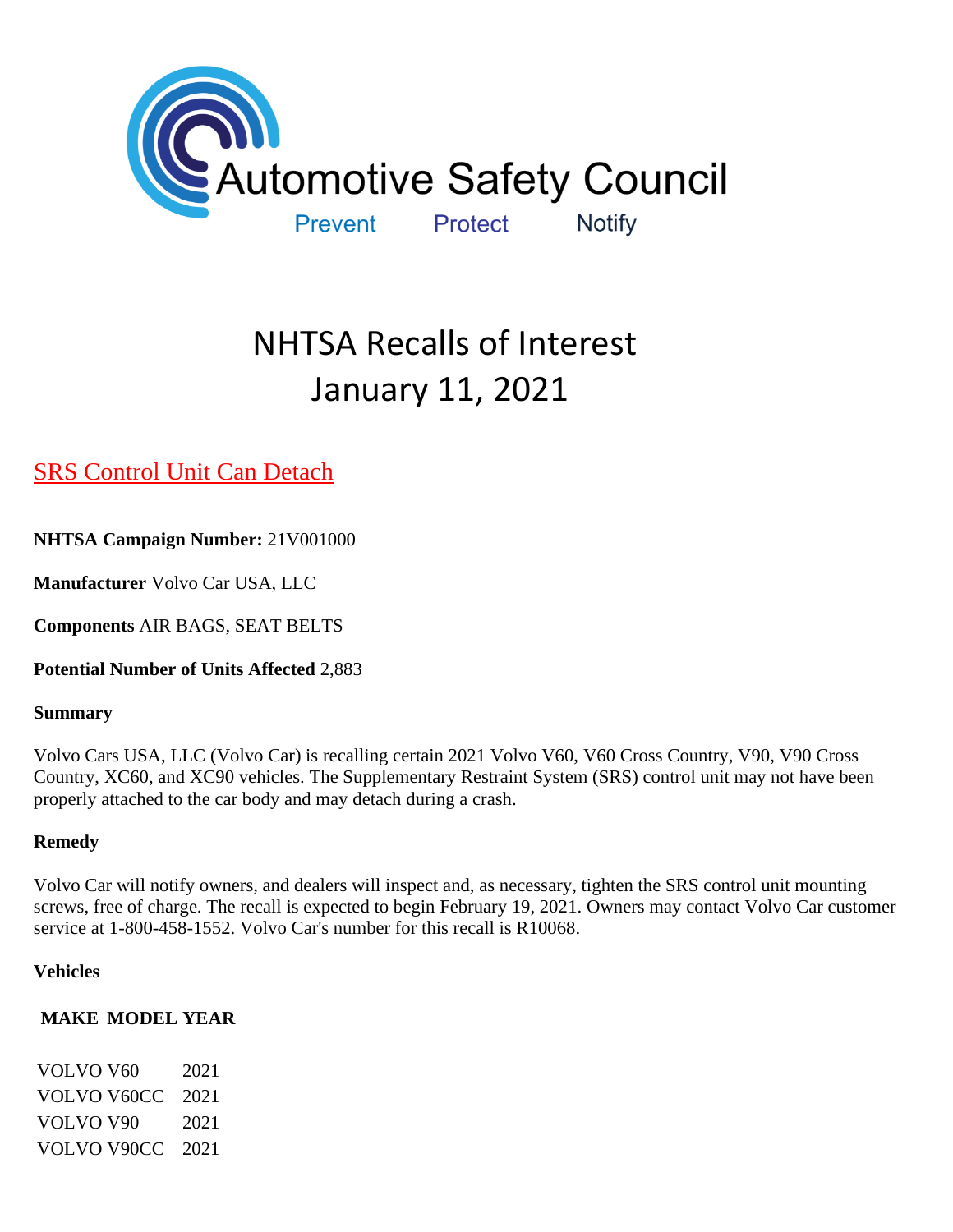#### **MAKE MODEL YEAR**

VOLVO XC60 2021 VOLVO XC90 2021

# [Engine may Rev and Overcome Parking Brake](https://www.nhtsa.gov/recalls?nhtsaId=20V810#recalls650)

#### **NHTSA Campaign Number:** 20V810000

**Manufacturer** Navistar, Inc.

**Components** ENGINE AND ENGINE COOLING

#### **Potential Number of Units Affected** 17,213

#### **Summary**

Navistar, Inc. (Navistar) is recalling certain 2019-2021 International MV, 2020-2021 International HV, 2014-2020 International DuraStar and 2015-2018 International WorkStar vehicles. When the parking brake is applied and the automatic transmission is still in the drive or reverse position and the stationary PTO switch is engaged by the operator, the engine may rev and overcome the parking brake's ability to keep the vehicle from moving.

#### **Remedy**

Navistar will notify owners, and dealers will update the parameters in the Cummins ECM for feature codes 12VXT or 12VXU that enables the PTO neutral interlock, free of charge. The recall is expected to begin February 19, 2021. Owners may contact Navistar customer service at 1-800-448-7825. Navistar's number for this recall is 20510.

#### **Vehicles**

**MAKE MODEL YEAR** INTERNATIONAL DURASTAR 2014-2020 INTERNATIONAL HV 2020-2021 INTERNATIONAL MV 2019-2021 INTERNATIONAL WORKSTAR 2015-2018

[Hydraulic Caliper Tie Bar May Be Loose](https://www.nhtsa.gov/recalls?nhtsaId=20V807#recalls650) 

**NHTSA Campaign Number:** 20V807000

**Manufacturer** Daimler Trucks North America, LLC

**Components** SERVICE BRAKES, HYDRAULIC

**Potential Number of Units Affected** 80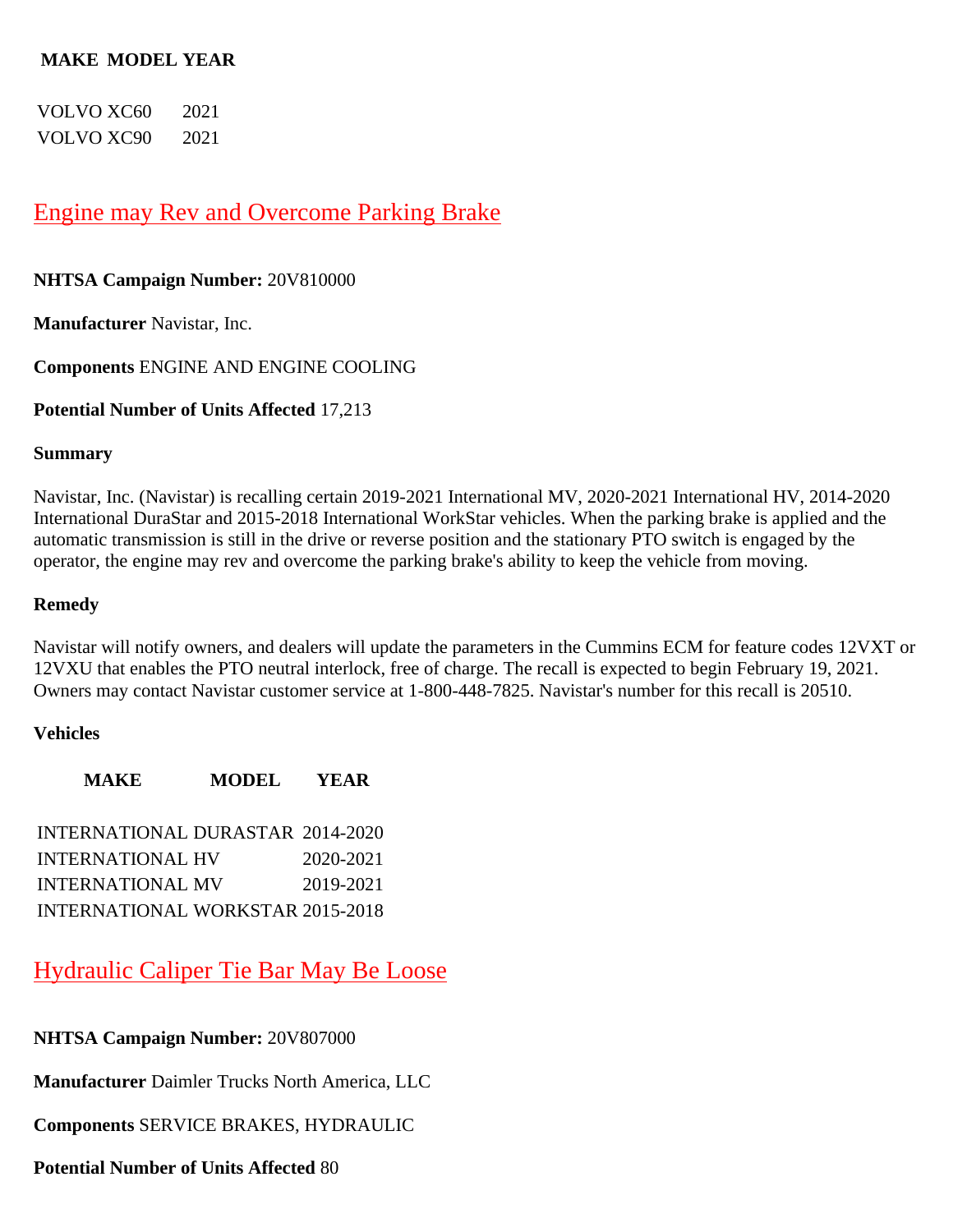## **Summary**

Daimler Trucks North America, LLC (DTNA) is recalling certain 2021 Freightliner Custom Chassis MC, Business Class M2, Custom Chassis MBC Chassis, Custom Chassis S2 Chassis, Custom Chassis MT55 Chassis, and 2022 Custom Chassis Saf-T-Liner C2 vehicles. The hydraulic caliper tie bar support fasteners on the steer axles may not have been properly tightened or the tie bar may have not been installed in some cases.

#### **Remedy**

DTNA will notify owners, and dealers will inspect both steer axle wheel-ends to make sure that the four tie bar mounting fasteners are properly tightened. If the required tie bar is missing, the caliper anchor mounts and functionality (brake pad slide pins and pad movement) will be inspected before installing a tie bar. All repairs will be performed free of charge. The recall is expected to begin February 18, 2021. DTNA's number for this recall is FL-871.

#### **Vehicles**

| <b>MAKE</b>                       | <b>MODEL</b>                  | YEAR |
|-----------------------------------|-------------------------------|------|
| <b>FCCC</b>                       | MBC                           | 2021 |
| <b>FCCC</b>                       | <b>MC</b>                     | 2021 |
| <b>FCCC</b>                       | <b>MT55</b>                   | 2021 |
| <b>FCCC</b>                       | S <sub>2</sub>                | 2021 |
| <b>FREIGHTLINER</b>               | <b>BUSINESS CLASS M2 2021</b> |      |
| THOMAS BUILT BUSES SAF-T-LINER C2 |                               | 2022 |

# [Hydraulic Caliper Tie Bar May Be Loose](https://www.nhtsa.gov/recalls?nhtsaId=20V806#recalls650)

# **NHTSA Campaign Number:** 20V806000

**Manufacturer** Daimler Trucks North America, LLC

**Components** SERVICE BRAKES, HYDRAULIC

# **Potential Number of Units Affected** 278

#### **Summary**

Daimler Trucks North America, LLC (DTNA) is recalling certain 2022 Thomas Built Saf-T-Liner C2 school buses. The hydraulic caliper tie bar support fasteners on the steer axles may not have been properly tightened or the tie bar may have not been installed in some cases.

# **Remedy**

DTNA will notify owners, and dealers will inspect both steer axle wheel-ends to make sure that the four tie bar mounting fasteners are properly tightened. If the required tie bar is missing, the caliper anchor mounts and functionality (brake pad slide pins and pad movement) will be inspected before installing a tie bar. All repairs will be performed free of charge. The recall is expected to begin February 18, 2021. DTNA's number for this recall is FL-871.